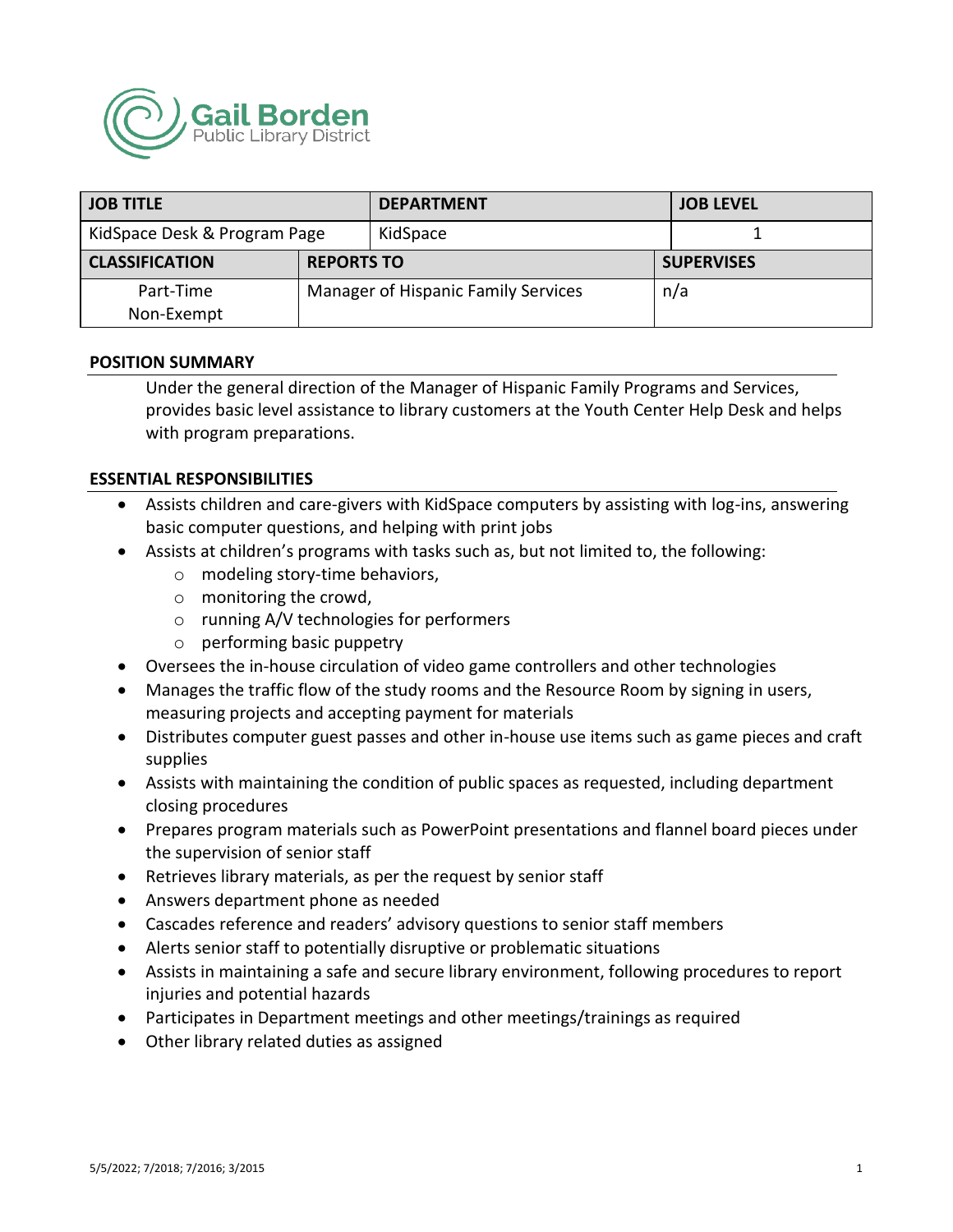# **KNOWLEDGE / SKILLS / ABILITIES**

- Must be comfortable with public interactions
- Ability to relate to customers of all ages, especially children, and provide exemplary customer service
- Ability to communicate effectively with customers and staff understanding when to cascade questions to senior staff members
- Basic public desk and telephone etiquette
- Ability to take direction from and work with various levels of staff within the department
- Basic computer knowledge, including the use of Microsoft Office, e-mail, Internet searches and iPad
- Ability to read a ruler and possess basic math skills to tabulate charges for lamination requests by customers
- Ability to make change and handle small amounts of money
- Must be tactful and respect customers' confidentiality and privacy
- Ability to explain library procedures in a clear and pleasant manner to the public
- Must be able to prioritize and manage time efficiently and effectively, performing tasks with personal initiative
- Must be able to work a variable schedule including mornings, afternoons, evenings and weekends
- Must be able to have flexibility in schedules and task assignments as well as the initiative to communicate with co-workers to cover assignments
- Adapts well to changes in existing practices, library routines, and workflows with patience, tact and professionalism

## **EDUCATION/EXPERIENCE QUALIFICATIONS**

Must be at least 16 years of age.

## **TOOLS/EQUIPMENT**

Use of the following equipment: calculator, computer with mouse, copy machine, die-cut machine, DVD players, iPad/iPod, gaming systems, laminator, LCD projectors, printers, public address systems, public access catalog terminal, scanners, self-check machines, computer tablets, and telephones.

## **PHYSICAL REQUIREMENTS/WORK ENVIRONMENT**

- Must be able to communicate and respond to others, both in person and in telephone conversations
- Must have the ability to read computer screens, call numbers, and barcode labels on library materials
- Must be able to operate computer and keyboards and other items such as puppets, game pieces, and other toys/equipment utilized in KidSpace
- Must possess the agility and be able to maintain the moderate activity level involved in children's programming
- Must be able to move/transport items weighing up to 30 pounds
- Must be able to traverse distances of more than 300 feet within the building
- Must be able to push a cart of books weighing greater than 100 pounds
- Must be able to remain in a stationary position for extended periods of time